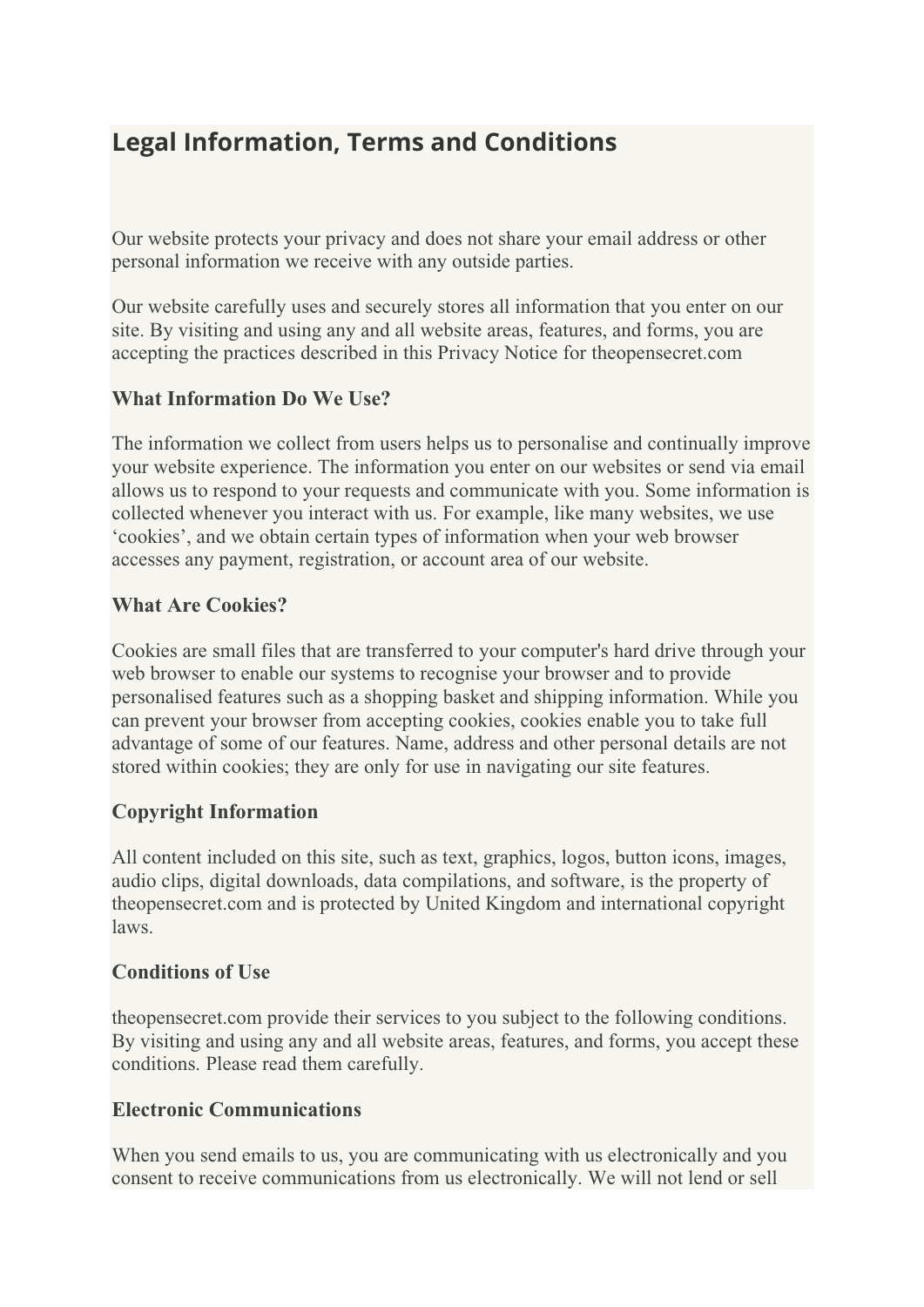your email address to any other organisation. If you use any outbound email link or form facility provided by this site, you do so with the understanding that there is No Guarantee of Service as this service is only provided as a convenience for site visitors. You agree not to use this service in a way that: is harmful to us, website user of theopensecret.com or any email recipient impairs our ability to do business in any way; modifies or reroutes the service; automatically accesses or uses the service or the information within it; or interferes with anyone's use and enjoyment of the service.

#### **Hyperlinking to our Content**

The following organisations may link to our website without prior written approval:

Government agencies;

Search engines;

News organisations;

Online directory distributors when they list us in the directory may link to our website in the same manner as they hyperlink to the websites of other listed businesses; and Systemwide Accredited Businesses except soliciting non-profit organisations, charity shopping malls, and charity fundraising groups which may not hyperlink to our website.

These organisations may link to our home page, to publications or to other website information so long as the link: (a) is not in any way misleading; (b) does not falsely imply sponsorship, endorsement or approval of the linking party and its products or services; and (c) fits within the context of the linking party's site.

We may consider and approve in our sole discretion other link requests. If you are interested in linking to our website, you must notify us by sending an e-mail to: theopensecret@btopenworld.com.

Please include your name, your organisation name, contact information (such as a phone number and/or e-mail address) as well as the URL of your site, a list of any URLs from which you intend to link to our website, and a list of the URL(s) on our site to which you would like to link. Allow 2-3 weeks for a response.

#### **Reservation of Rights**

We reserve the right at any time and in its sole discretion to request that you remove all links or any particular link to our website. You agree to immediately remove all links to our website upon such request. We also reserve the right to amend these terms and conditions and its linking policy at any time. By continuing to link to our website, you agree to be bound to and abide by these linking terms and conditions.